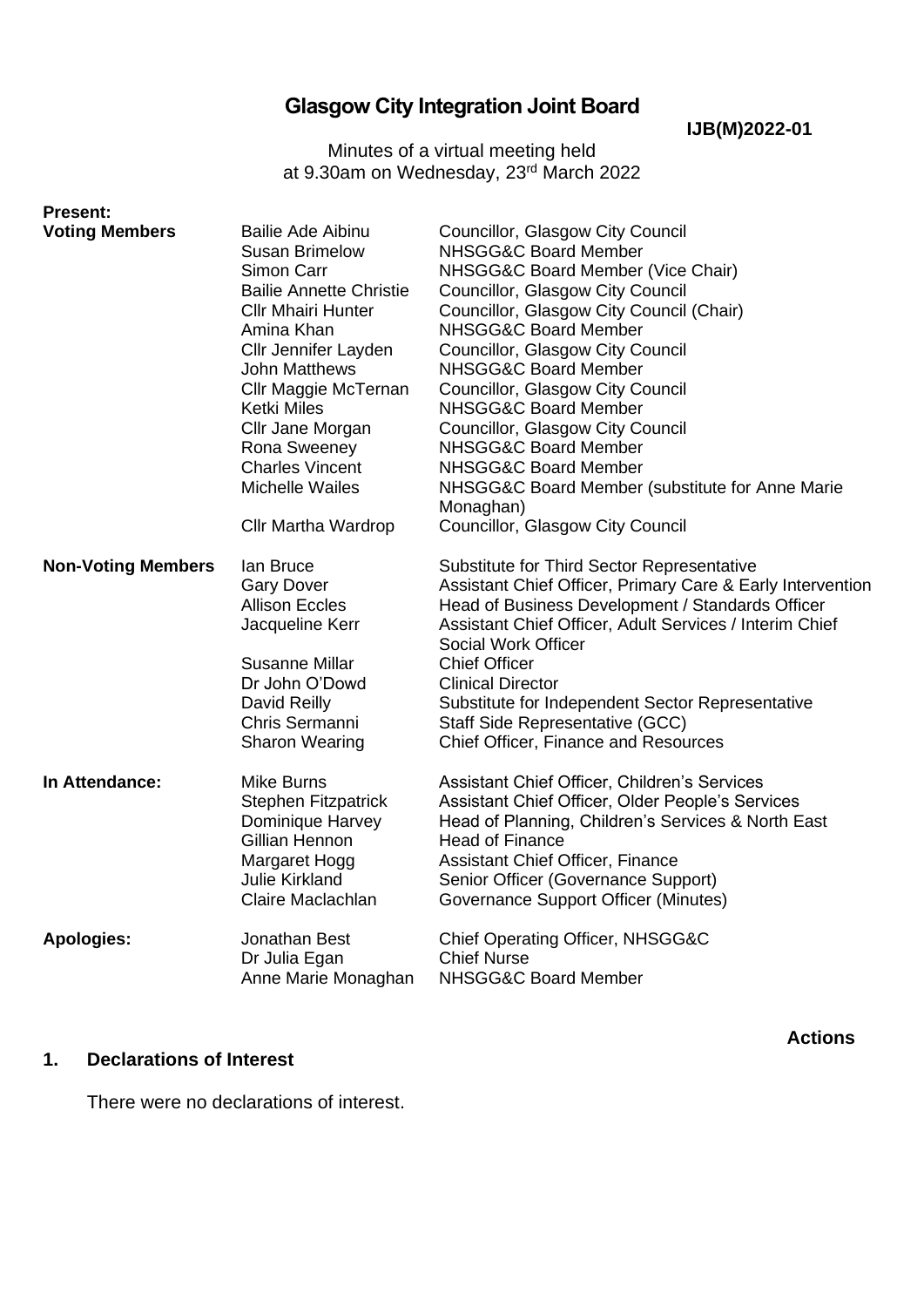Apologies for absence were noted as above.

## **3. Minutes**

The minutes of 1<sup>st</sup> December 2021 were approved as an accurate record.

# **4. Matters Arising**

# Item No 23 – North East Health and Social Care Hub:

Sharon Wearing advised that the financial close was successful in February 2022 for the North East Health and Social Care Hub and work is now underway with this project.

# **5. Integration Joint Board Rolling Action List**

Allison Eccles presented the IJB Rolling Action List advising there are three actions which are ongoing so therefore remain open. The following actions were highlighted.

Ref No 39 – Older People's Transformational Change Programme – Set-aside budget – Subject to approval of Item No 10 (Unscheduled Care Commissioning Plan: Design and Delivery Plan 2022/2023 – 2024/2025) on today's agenda, this action will be closed.

Ref No 61 – Scottish Government Funding for Improved Mental Health Services and Support for Children and Young People – The proposal is to close this action as the Chair has written to the Scottish Government and a Special IJB Development Session was held on Wednesday 16 March 2022 to discuss the issues around funding allocations.

Ref No 63 – New IJB Complaints Procedure – The proposal is to close this action as this is historical.

## **6. Chief Officer Update**

Susanne Millar provided the Chief Officer Update.

In relation to COVID-19, there is significant pressure on services across the HSCP and in the Acute system. In terms of the current case rate, as at 22 March 2022, Glasgow City cases were 1222 per 100k; the overall figure for Greater Glasgow and Clyde (GG&C) is 1480. The Estimated Dissemination Rate (EDR) in Glasgow City is 0.95.

As of today, 23 March 2022, there are 670 inpatients within GG&C hospitals, with 10 patients in ICU.

#### **Actions**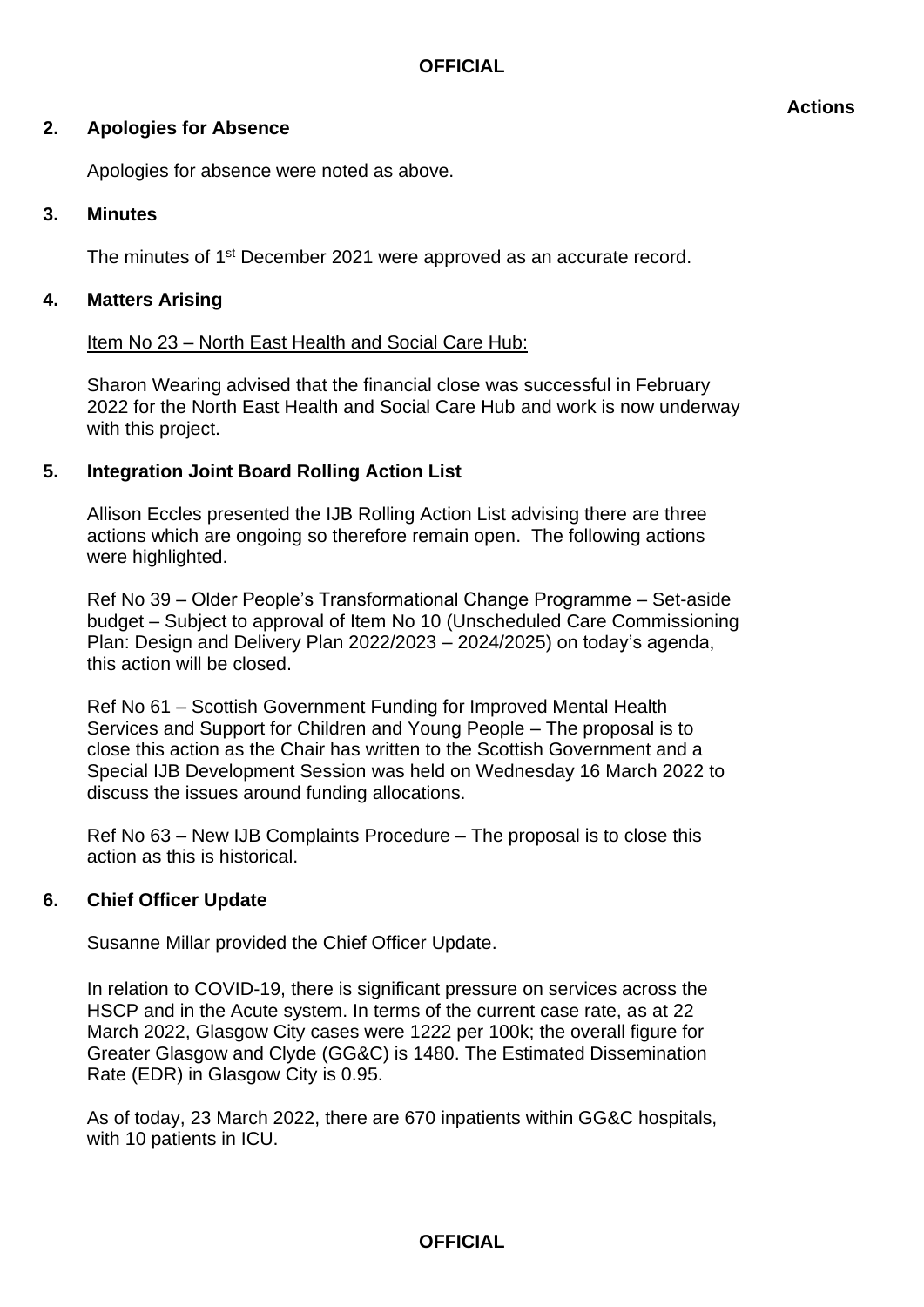#### **Actions**

With regards to Care Homes, there are 54 in GG&C with outbreaks, 20 of those are in Glasgow City. Within the 20 Glasgow City Care Homes, there are a number closed to admissions and a number open with control measures. There are currently around 100 residents who have tested positive for COVID-19.

As of today, there are 301 Delayed Discharges for GG&C, 150 for Glasgow City. The primary issue, outwith AWI cases, is access to care homes due to a number being closed or open with control measures.

Within Mental Health, as of today there are 9 wards closed across GG&C with significant pressures on IPCU admissions and Adult Acute admitting capacity. The HSCP continue to enact contingency plans to manage the pressure. The pressure is mirrored in Community Services in Mental Health.

There are significant operational pressures due to staff absence, the majority of which relate to Covid positive cases.

The Chief Officer informed Members of the planned Industrial Action across Council Services and Social Work Services within the HSCP on Tuesday 29 March and Wednesday 30 March 2022. The action relates to trade union members, Grade 6 and below, where there is an equal pay claim with the Council. The services affected within the HSCP include Older People Residential Care Homes, Children's Houses, Home Care Services, Community Casework and a range of administrative functions across the City. Officers remain in discussion with the Local Authority Trade Union to agree life and limb cover arrangements and work is ongoing in relation to contingency plans. Communication will be issued to IJB Members to update on contingency planning. Communication will also take place with Service Users and their families on the impact on services.

The Chief Officer provided an update in relation to Ukrainian Refugees. There is a commitment from the Scottish Government to be involved as a Super Sponsor for Ukrainian refugees. There are two main entries for Ukrainian refugees into the UK, one is the extended family visa and the second is the Sponsorship Scheme which is the matching of Ukrainian refugees who have applied for and been successful in obtaining a visa with families and community organisations in the UK who are able to offer a room for the refugees. Susanne Millar, Pat Togher and Duncan Campsie have been in discussions with the Scottish Government, COSLA, Third Sector, Home Office in terms of what the ask might be of the HSCP. Glasgow City is the only dispersal city in Scotland so has extensive experience in this area. Susanne Millar will be the lead contact for the Community (6 HSCPs) and Jennifer Armstrong will be the lead for NHSGG&C.

Members questioned if the criteria for discharge of patients into Care Homes has changed following the relaxation of regulations.

Officers advised that the guidance has changed over the years in Care Homes due to having more understanding about transmission, and the impact of vaccinations. There is close working with Public Health and a risk assessment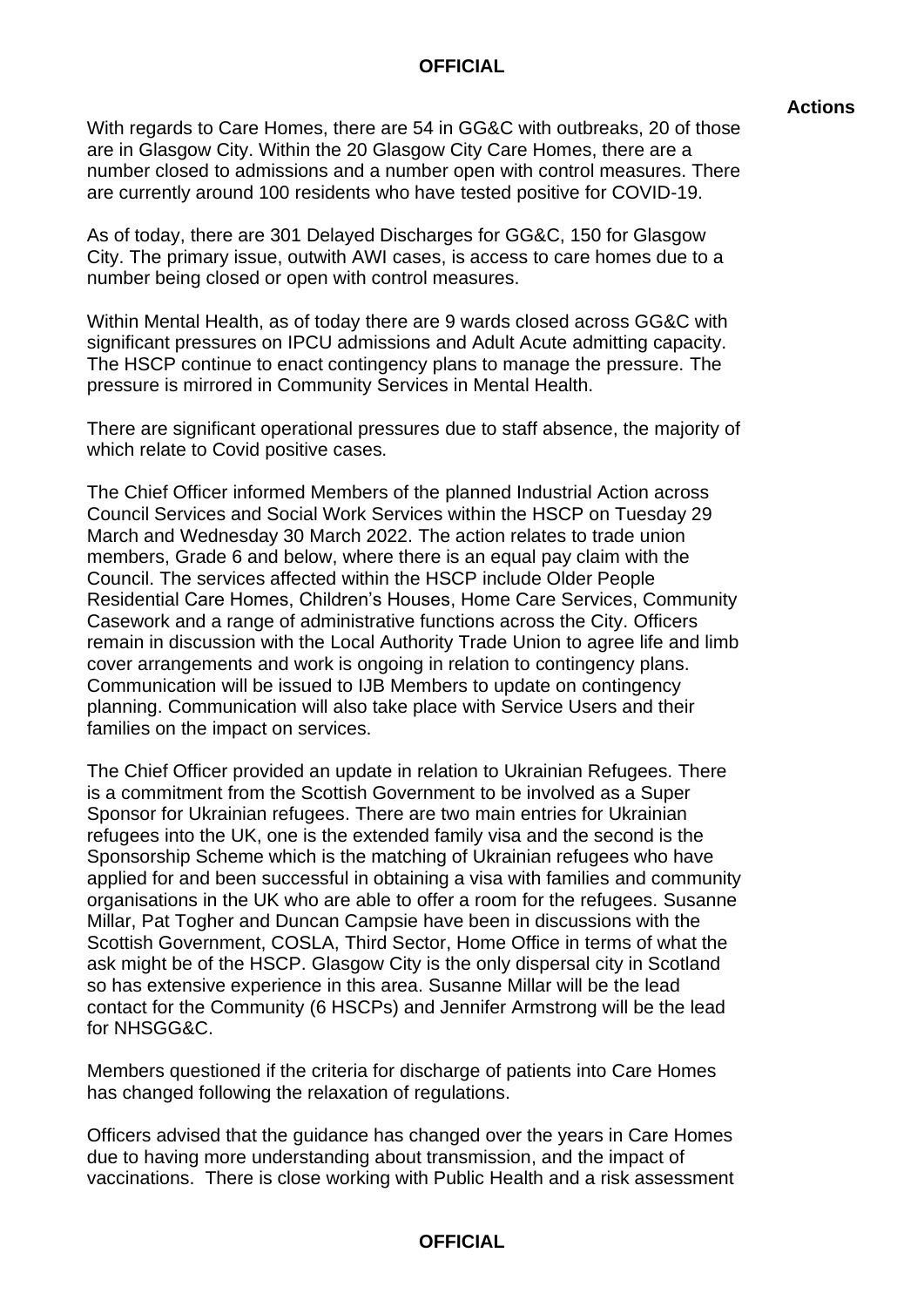#### **Actions**

framework that Care Homes can use to allow for emergency admissions in certain circumstances. The pressure on care homes, particularly staff anxiety around further Covid outbreaks, can't be underestimated.

## **7. Medium Term Financial Outlook 2022-2025**

Sharon Wearing presented report which outlines the Medium-Term Financial Outlook for the Integration Joint Board (IJB) and has been prepared to support financial planning and delivery of the IJB's Strategic Plan.

Members thanked Sharon and the Finance Team for their work on the paper which helps to put the budget paper into context.

Members sought clarity regarding the assumptions around inflation which are based on scenarios when pay and non-pay inflation was increasing by 1%, but the current rate is much higher.

Officers advised that the pay inflation has been based on a higher level for this year, for example the use of public sector base rate for Health and Council which is running at different levels for different rates of pay. Officers have also considered impact on fuel, etc. The risk and sensitivity analysis are to show the variation of assumptions on the impact.

Members highlighted the demographics and increasing elderly, and frail elderly, population and questioned what the trajectory is in population health terms in relation to the financial outlook.

Officers advised that the Medium Term Financial Outlook sits alongside, and is aligned to, the Strategic Plan. Officers are looking at those trajectories and working with Glasgow Centre for Population Health which will inform the Strategic Plan. If that requires a realignment of the Medium Term Financial Plan this will be done. There are a lot of unknowns in terms of the impact of COVID-19 on health inequalities.

Officers confirmed the Strategic Plan is being updated and will go out for consultation. The MTFO will be updated next year to reflect where the Strategic Plan gets to and the impact on the population of Covid. It was noted that a number of pieces of work are being carried out across the Scottish Government around trajectories which may inform future planning.

The Clinical Director highlighted that life expectancy and healthy life expectancy was falling before the pandemic and will have fallen further due to the pandemic, but what matters is the gap between healthy life expectancy and life expectancy, as this is where people consume services. Population trajectories are uncertain which makes financial planning difficult.

Members noted the language used for Maximising Independence (MI) is not in plain English.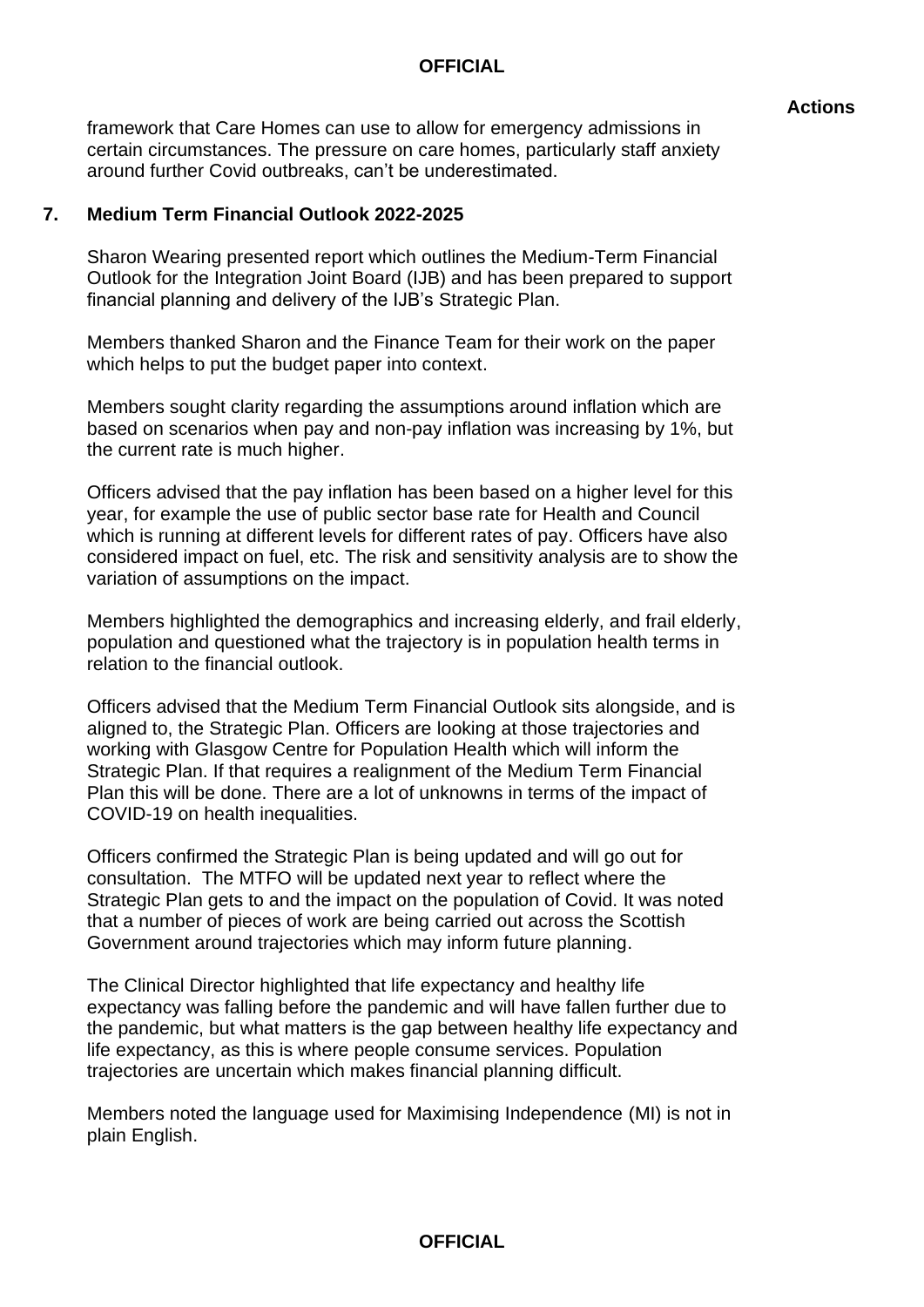#### **Actions**

Officers advised that the MTFO is a plan for officers. Plain English will be reflected in the Strategic Plan and Maximising Independence has a workstream on engagement and communication with the wider public. Focus groups have learned a lot about the use of language around MI. Officers noted practical examples of what Maximising Independence will mean will be brought to a future IJB.

Members questioned if there will be more work done in relation to the review of Prison Health Care.

Officers advised that they undertook a strategic health needs assessment of the prison population in the absence anything being done nationally by Scottish Prison Service (SPS) or the Scottish Government. A report has been produced which is being aligned with the review of the workforce. There is an evidence base regarding scale of need and Officers will try to manage this within existing resources. The issue of inequalities is prominent across the health needs assessment. This will inform conversations with SPS and the Scottish Government in relation to the funding for Prison Health Care Service.

Members noted there is no mention of climate within the report. Officers confirmed climate issues will be included in the Strategic Plan, and the Financial Plan will be aligned to this.

#### **The Integration Joint Board:**

**a) approved the Medium Term Financial Outlook 2022-2025 attached to this report at Appendix 1.**

## **8. IJB Financial Allocations and Budgets 2022-2023**

Sharon Wearing presented report to update on the proposed financial allocations to, and implications for, the IJB Budget in 2022-23.

Officers highlighted the 2 options presented to the IJB in relation to Kinship and Foster Carer allowances:

Option 1 – Await the outcome of the national review and implement the recommendations of the review. It is anticipated that some funding will be made available by Scottish Government as part of implementation. At this stage the value of this cannot be quantified.

Option 2 – Agree to increase the kinship and foster care allowances for the 40% of cases in Glasgow where they are currently paid below the proposed national allowance. This will increase kinship and foster carers with children 0-4 years from £137.18 to £146 per week and 5-10 years from £156.30 per week to £170 per week. The remaining 60% who are paid above the proposed national allowance will not be reduced but will be frozen at that level until the outcome of the national review is known.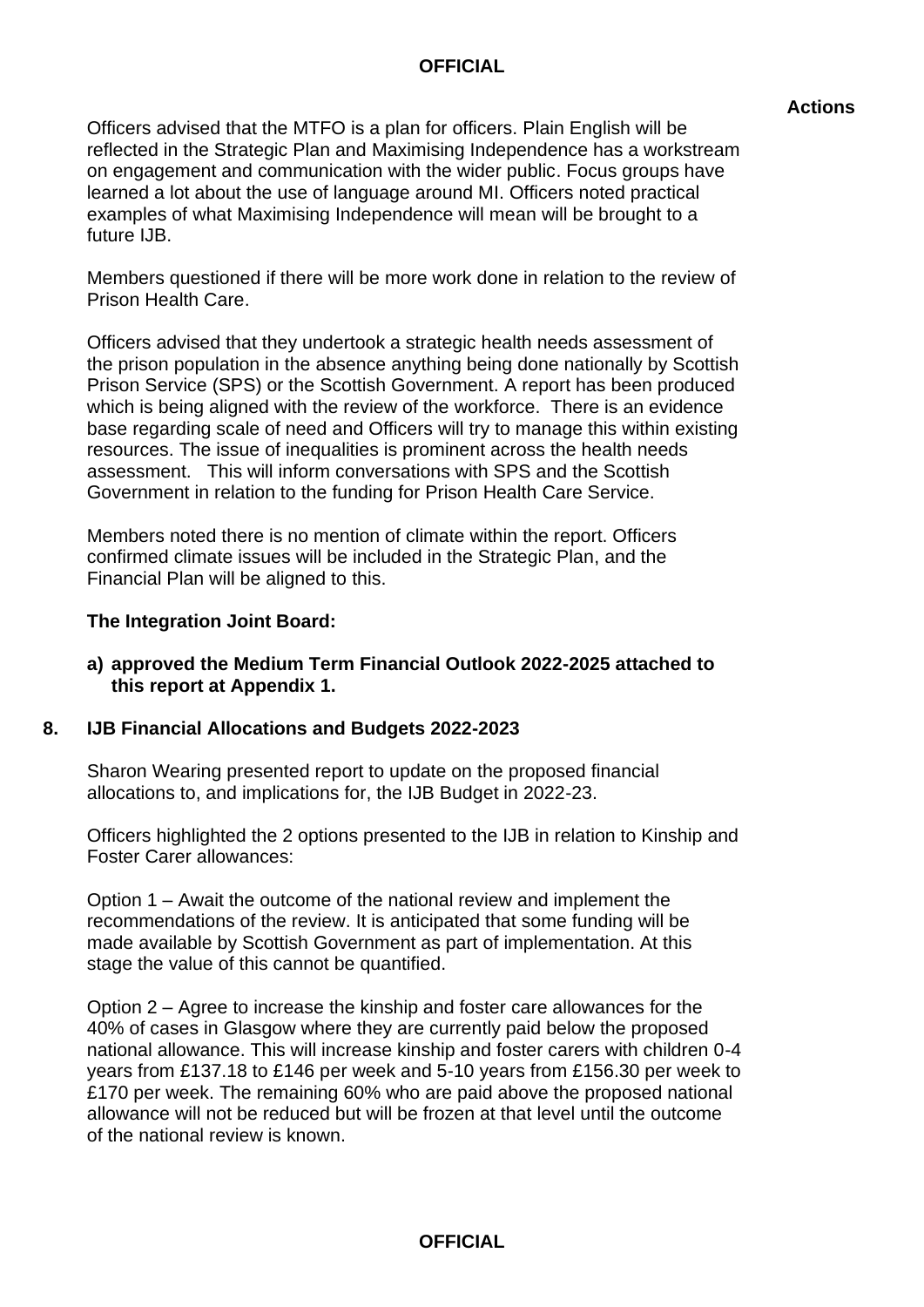|                                                                                                                                                                                                                                                                                                                                                                                                                                                                                                                                                                                                                                                                                                                                                                                                                                                                                                                                                                                                                                                                                                                                         | <b>Actions</b> |  |  |
|-----------------------------------------------------------------------------------------------------------------------------------------------------------------------------------------------------------------------------------------------------------------------------------------------------------------------------------------------------------------------------------------------------------------------------------------------------------------------------------------------------------------------------------------------------------------------------------------------------------------------------------------------------------------------------------------------------------------------------------------------------------------------------------------------------------------------------------------------------------------------------------------------------------------------------------------------------------------------------------------------------------------------------------------------------------------------------------------------------------------------------------------|----------------|--|--|
| The Chair summarised previous discussions with Board Members and noted<br>that whilst members were happy to have these issues raised, they did not<br>agree that this should have been raised as part of the budget process. The<br>Chair agreed to write to the Council to outline the concerns.                                                                                                                                                                                                                                                                                                                                                                                                                                                                                                                                                                                                                                                                                                                                                                                                                                       |                |  |  |
| Following detailed discussion on the two options, Members questioned if<br>general reserves could be used until the Scottish Government make a decision<br>on funding.                                                                                                                                                                                                                                                                                                                                                                                                                                                                                                                                                                                                                                                                                                                                                                                                                                                                                                                                                                  |                |  |  |
| Officers advised that this is a recurring funding commitment and therefore<br>using non-recurring funding, such as reserves, is not viable. The Chief Officer<br>and the Section 95 Officer would not recommend this as an option. The Chair<br>agreed that the IJB should be guided by Officers' recommendations on this<br>issue due to the risks involved.                                                                                                                                                                                                                                                                                                                                                                                                                                                                                                                                                                                                                                                                                                                                                                           |                |  |  |
| The Chair agreed to write to the Scottish Government on behalf of the IJB to<br>seek clarity on the timeframes for a decision on foster carer allowances.                                                                                                                                                                                                                                                                                                                                                                                                                                                                                                                                                                                                                                                                                                                                                                                                                                                                                                                                                                               |                |  |  |
| Due to consensus not being reached on the two options, the Chair called a<br>vote.                                                                                                                                                                                                                                                                                                                                                                                                                                                                                                                                                                                                                                                                                                                                                                                                                                                                                                                                                                                                                                                      |                |  |  |
| Four members voted for Option 1<br>Ten members voted for Option 2<br>One member was present but did not respond.                                                                                                                                                                                                                                                                                                                                                                                                                                                                                                                                                                                                                                                                                                                                                                                                                                                                                                                                                                                                                        |                |  |  |
| Option 2 was therefore approved.                                                                                                                                                                                                                                                                                                                                                                                                                                                                                                                                                                                                                                                                                                                                                                                                                                                                                                                                                                                                                                                                                                        |                |  |  |
| The Integration Joint Board:                                                                                                                                                                                                                                                                                                                                                                                                                                                                                                                                                                                                                                                                                                                                                                                                                                                                                                                                                                                                                                                                                                            |                |  |  |
| a) noted the contents of this report;<br>b) noted and accepted the funding offer from Glasgow City Council;<br>C)<br>noted and conditionally accepted the indicative funding offer from<br>NHS Greater Glasgow and Clyde, subject to confirmation when the<br>out-turn for the 2021/22 financial year has been finalised along with<br>further clarification on the totality and distribution of future Covid-19<br>funding is determined;<br>noted that the budget for set aside is still notional and further<br>d)<br>updates will be provided in 2022-23;<br>agreed to the funding pressures outlined at section 5.2;<br>e)<br>approved option 2 in relation to kinship and foster care allowances as<br>f)<br>outlined in section 5.12;<br>agreed to the savings programme outlined at section 5.14;<br>g)<br>delegated a budget to NHS Greater Glasgow and Clyde of<br>h)<br>£1,004,609,000 and directed that this budget is spent in line with the<br>strategic plan of the IJB and the proposals included within this paper<br>at section 5.2 and 5.14;<br>delegated a budget to Glasgow City Council of £517,250,800 and<br>i) |                |  |  |
| direct that this budget is spent in line with the strategic plan of the<br>IJB and the proposals included within this paper at section 5.2, 5.12<br>and 5.14;                                                                                                                                                                                                                                                                                                                                                                                                                                                                                                                                                                                                                                                                                                                                                                                                                                                                                                                                                                           |                |  |  |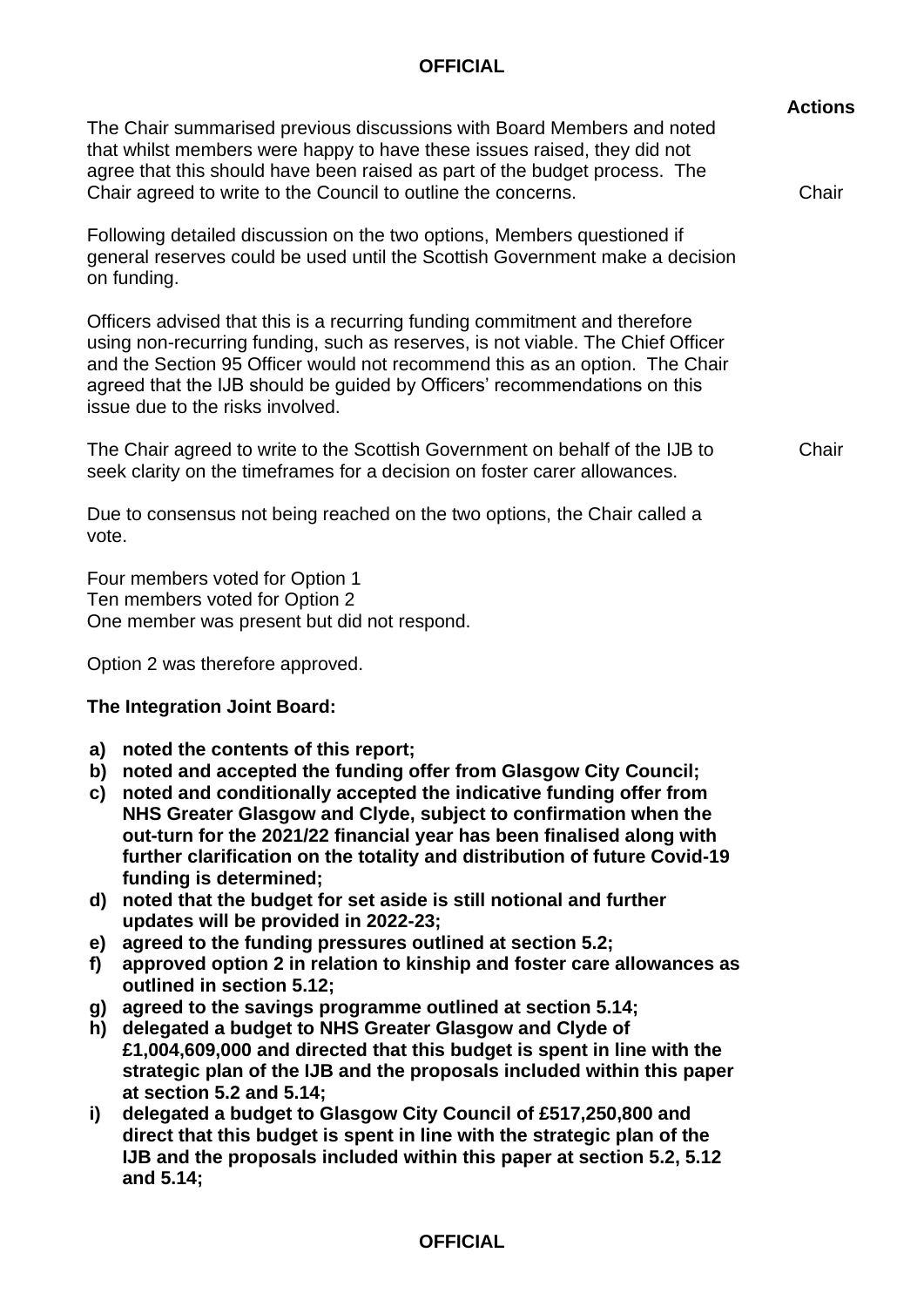- **j) agreed that the Partnership will offer a 4.79% uplift to an agreed percentage of full contract values (detailed at paragraph 5.5 to 5.6), to providers of Adult Social Care within Glasgow Purchased Services from 28 March 2022;**
- **k) agreed that the Partnership will offer a 10.53% uplift to an agreed percentage of full contract values (detailed at paragraph 5.7), to providers of Children and Families Social Care within Glasgow Purchased Services from 28 March 2022; and**
- **l) noted that this uplift will be subject to Providers confirming they will pay staff providing direct care at least £10.50 per hour from 28 March 2022.**

## **9. Glasgow City IJB Budget Monitoring Report for Month 10 and Period 11**

Sharon Wearing presented report which outlines the financial position of the Glasgow City Integration Joint Board as at 31st January (Health) and 21st January (Council) and highlights any areas of budget pressure and actions to mitigate these pressures.

Members questioned when the earmarked and general underspend will be reported on. Officers advised that this will be included in the Outturn report presented to the IJB in June 2022.

#### **The Integration Joint Board:**

- **a) noted the contents of this report;**
- **b) approved the budget changes noted in section 3;**
- **c) approved the recurring funding for the packages of care outlined at section 5.2.5; and**
- **d) noted the summary of current Directions (Appendix 2).**

#### **10. Unscheduled Care Commissioning Plan: Design and Delivery Plan 2022/2023 – 2024/2025**

Stephen Fitzpatrick presented report to present the Design and Delivery Plan as the updated and refreshed Board-wide strategic commissioning plan for unscheduled care.

Members referred to the potential to reduce emergency admissions for over 65s by 5% and questioned if there are predictions around presentations to A&E.

Officers advised there is analysis and data within the Design and Delivery plan. The number of presentations has reduced more than admissions and assuming that pattern was to continue, they would be looking to see that 5% reduction in presentations too. The overall trend since the baseline year is a reduction.

Members questioned why there are concerns noted in the report in relation to the funding gap impacting on Phase 1.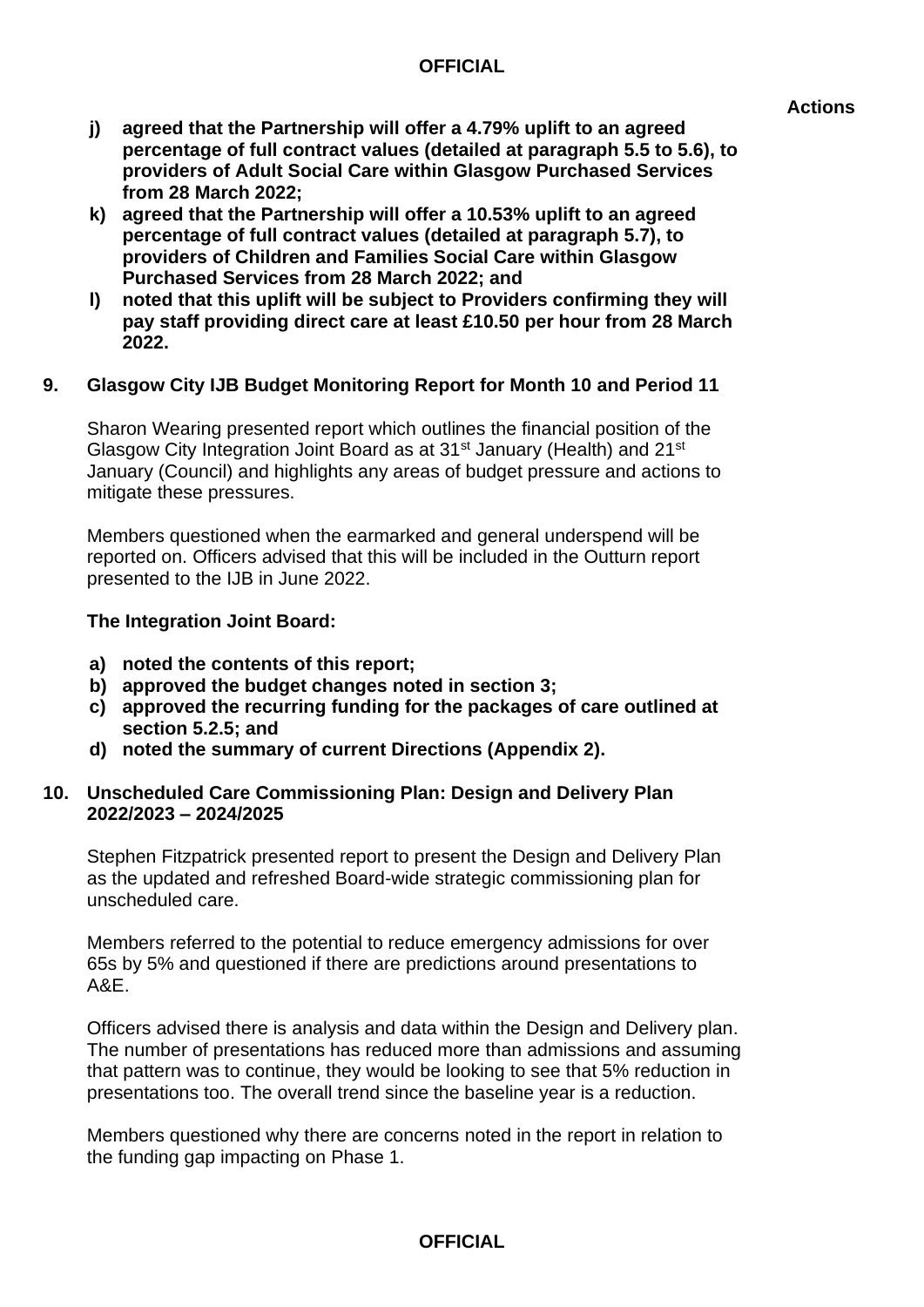#### **Actions**

Officers advised that all of the commitments in Glasgow City HSCP are fully funded with the exception of Mental Health Assessment Units, which continues to be pursued with the Scottish Government. Each HSCP across GG&C is in a different position however the gap is small individually. The largest element sits with the Health Board.

Members questioned if there is sufficient clarity in relation to communication roles at National, Health Board and HSCP levels with regards to who is responsible for getting what messages out, and if there is a combined communications plan.

Officers advised that this is complex, but the priority is to pull all of this together. Colleagues in the HSCP and Health Board are working together to manage the communications, and this has been effective. There is a National Redesign of Urgent Care workstream which includes communications and colleagues board wide are working well together on this.

#### **The Integration Joint Board:**

- **a) approved the Design & Delivery Plan 2022/23-2024/25 attached as the updated and re-freshed Board-wide unscheduled care improvement programme;**
- **b) noted that the programme is iterative and will evolve and further develop over time;**
- **c) approved the financial framework outlined below and in section 7 of the Plan;**
- **d) noted the performance management arrangements to report on and monitor progress towards delivery of the Plan;**
- **e) receive a further update on the delivery of the programme towards the end of 2022/23; and**
- **f) noted that the Plan will be reported to all six IJBs simultaneously and the Health Board Finance, Audit and Performance Committee.**

#### **11. Scottish Government Funding for Improved Mental Health Services for Children and Young People 2022-2023**

Mike Burns presented report to advise the IJB of the plan for the second year of investment in Tier 1 and Tier 2 mental health supports for children and young people by Scottish Government.

Members highlighted the detailed and thorough EQIA, however suggested more detail is included going forward in relation to the Mental Health of boys and girls, particularly how they present and use Services.

Officers agreed they will incorporate this in the review of the EQIA in 6 months.

Members questioned if Officers are confident the money will be spent, particularly in relation to recruitment, and sought assurance regarding prioritisations and if the balance is right with regards to the waiting lists and people who have immediate high clinical need.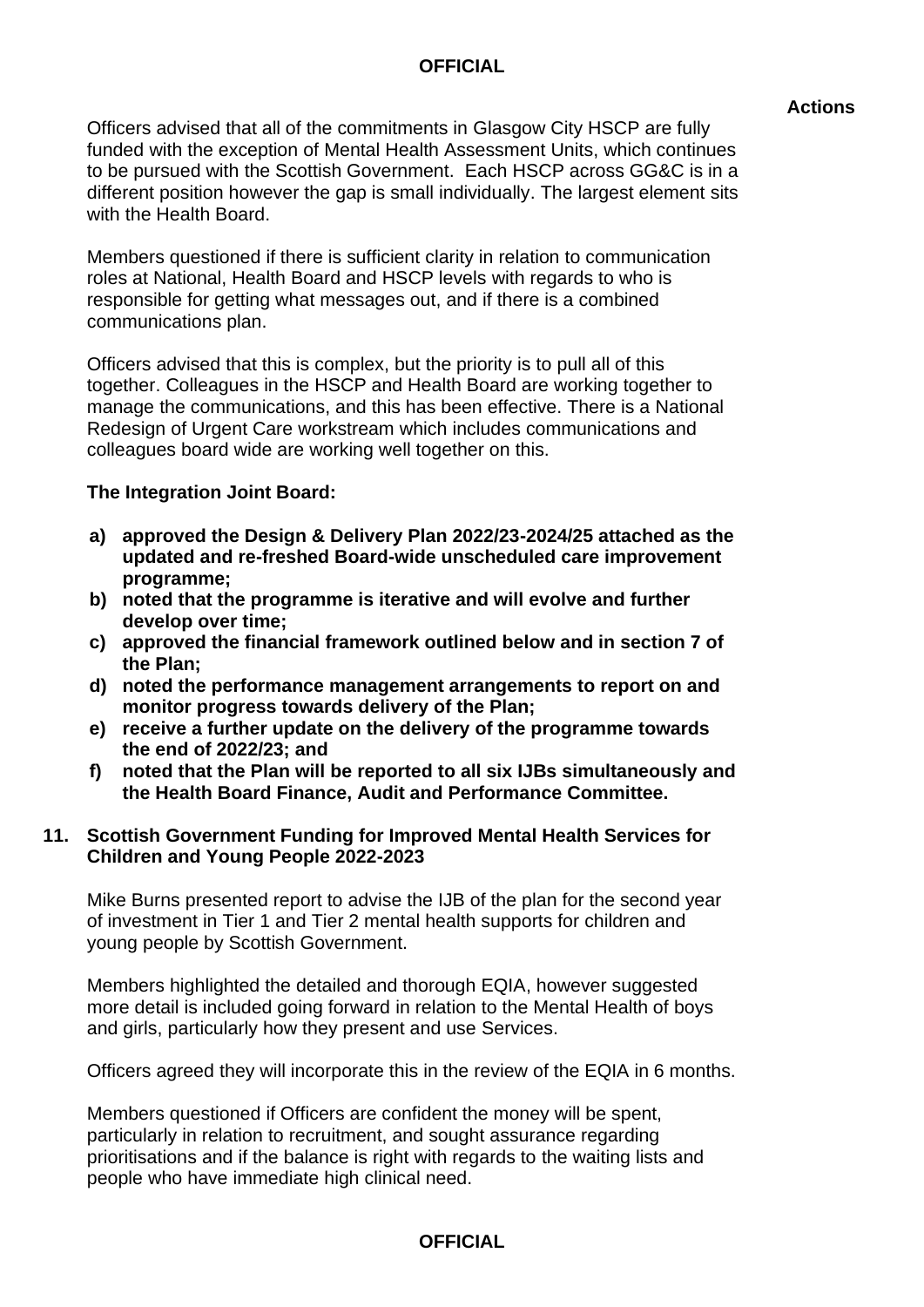#### **Actions**

Officers advised that the short-term funding remains a challenge, as well as recruitment. These challenges are being discussed and picked up in succession planning. In terms of prioritisation of waiting lists, Management are supporting Clinicians with regards to scrutiny of waiting lists and urgent demand. A duty system has been put in place and prioritisation can be shifted to respond to any deterioration of need. Officers advised that the prioritisation of need and assessment of risk needs to be clinically led.

Members questioned if Officers have considered the impact of digital technology on children's mental health, particularly in relation to addiction issued related to mobile phone use, and whether there has been any learning through schools.

Officers advised that enabling digital technology to be a positive contribution has to be balanced with the wider issue of the negative impact social media can have on young people. Social Media can be used positively to direct young people to services and they can access on-line anonymised services. Officers advised that they are not aware of any research into this topic but would speak to colleagues in Education Services.

#### **The Integration Joint Board:**

- **a) noted the contents of the report;**
- **b) approved the plan for the second year of community mental health and wellbeing supports;**
- **c) noted the progress made, as noted in Scottish Government progress report; and**
- **d) Seek a further progress report to IJB in March 2023, ensuring that the views of young people are incorporated, and the outcomes evidenced.**

## **12. Review of Linguistics Interpreting & Translation Services**

Margaret Hogg presented report to update on the review of the Linguistics Translating & Interpreting Service and to seek approval to issue an invitation to tender for translation and interpreting services.

Members requested more detail on the following areas: communication and support for interpreters during the process; potential impact on quality of care if moving away from face-to-face appointments; and the impact on the wider support role of interpreters.

Clarity was also sought on translation services and whether this is part of the review.

Further detail was also requested on trajectories with regards to data on level of usage and volume, which is likely to increase as the demographic changes.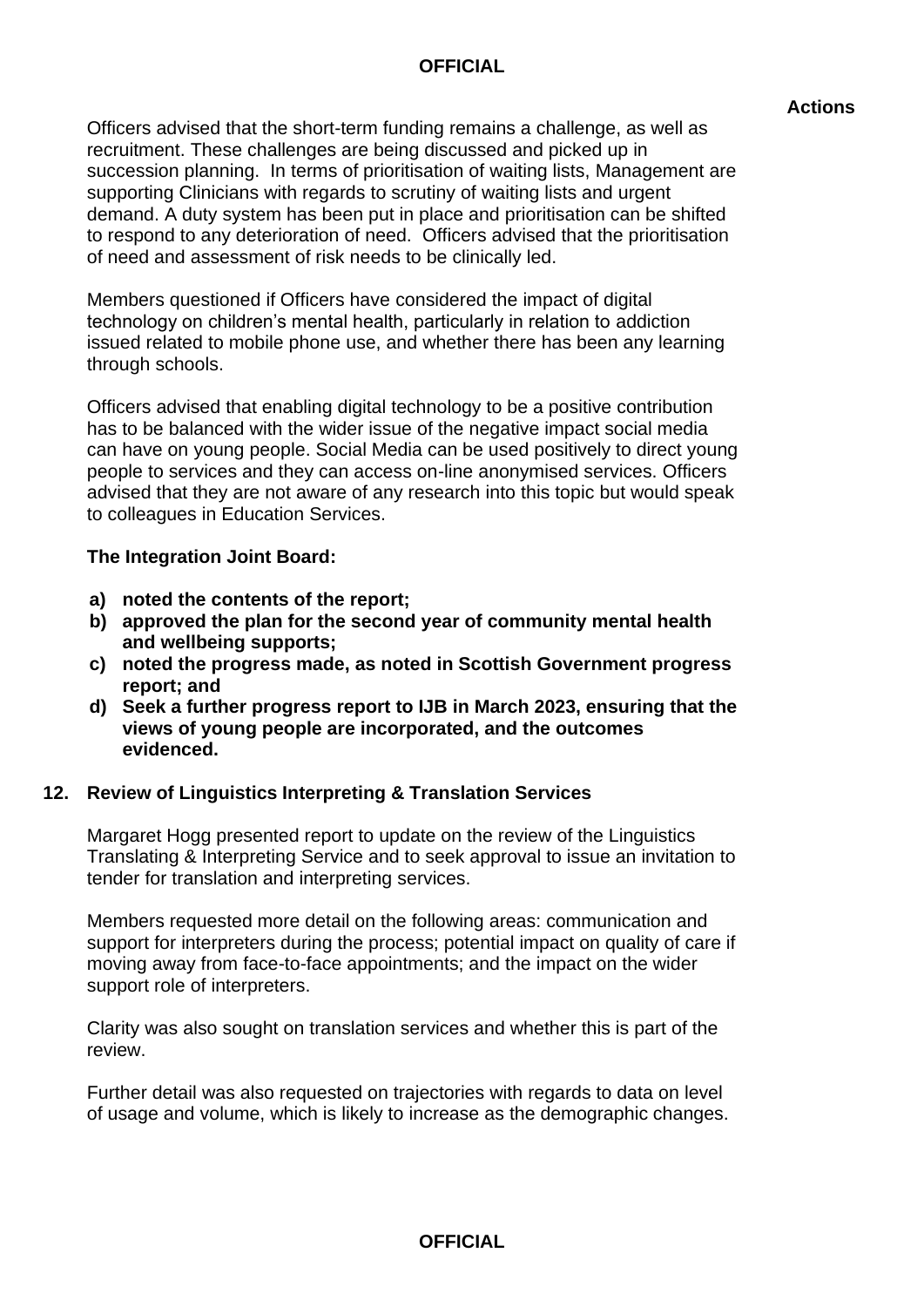|                                                                                                                                                                                                                                                                                                                                                                                                                                                                                                                               | <b>Actions</b> |
|-------------------------------------------------------------------------------------------------------------------------------------------------------------------------------------------------------------------------------------------------------------------------------------------------------------------------------------------------------------------------------------------------------------------------------------------------------------------------------------------------------------------------------|----------------|
| Officers advised that in terms of communication and support for interpreters,<br>some interpreters work for both private providers and the HSCP, therefore they<br>already have the experience of working with private providers. Officers have<br>been in discussions with the NHS regarding their current interpreting service,<br>and as part of any preparation for tendering work, Officers will take action to<br>learn any lessons in terms of supporting interpreters in the transition from one<br>model to another. |                |
| In relation to the quality of service, Officers reported that there was a<br>recognition that the quality was not high enough in some of the current services<br>and it would take significant investment to do this in-house. The use of private<br>providers will increase the quality of service and how it can be accessed.<br>Officers confirmed that a range of options will be available to service users,<br>including face-to-face appointments.                                                                     |                |

**Officers** 

With regard to demographics and trajectories, Officers advised that it is has been difficult to monitor this during the pandemic. A total of 21,000 requests were received last year and there is a 'top 5' of languages that are requested.

Officers will follow-up the question relating to Translation Services offline.

#### **The Integration Joint Board:**

- **a) approved the proposal to issue an invitation to tender for translation and interpreting services; and**
- **b) noted the approach to consultation and engagement proposed within the document.**

## **13. Glasgow City Integration Joint Board Membership**

Allison Eccles presented report to update on and seek approval for a number of appointments to the IJB.

Officers advised that Susanne Millar, Chief Officer, will write to the outgoing stakeholder members to thank them for their significant contribution to Glasgow City IJB. **Officers** 

#### **The Integration Joint Board:**

- **a) approved the appointments as outlined in section 3.1 of this report;**
- **b) noted the appointment to the role of Third Sector Representative is ongoing;**
- **c) noted the appointment to the role of Carer representative is ongoing;**
- **d) noted the appointments outlined in section 3.4 and 3.5 of this report; and**
- **e) noted the flexible approach being adopted by the Public Engagement Committee in relation to representation at the Committee as outlined at section 3.6 of this report.**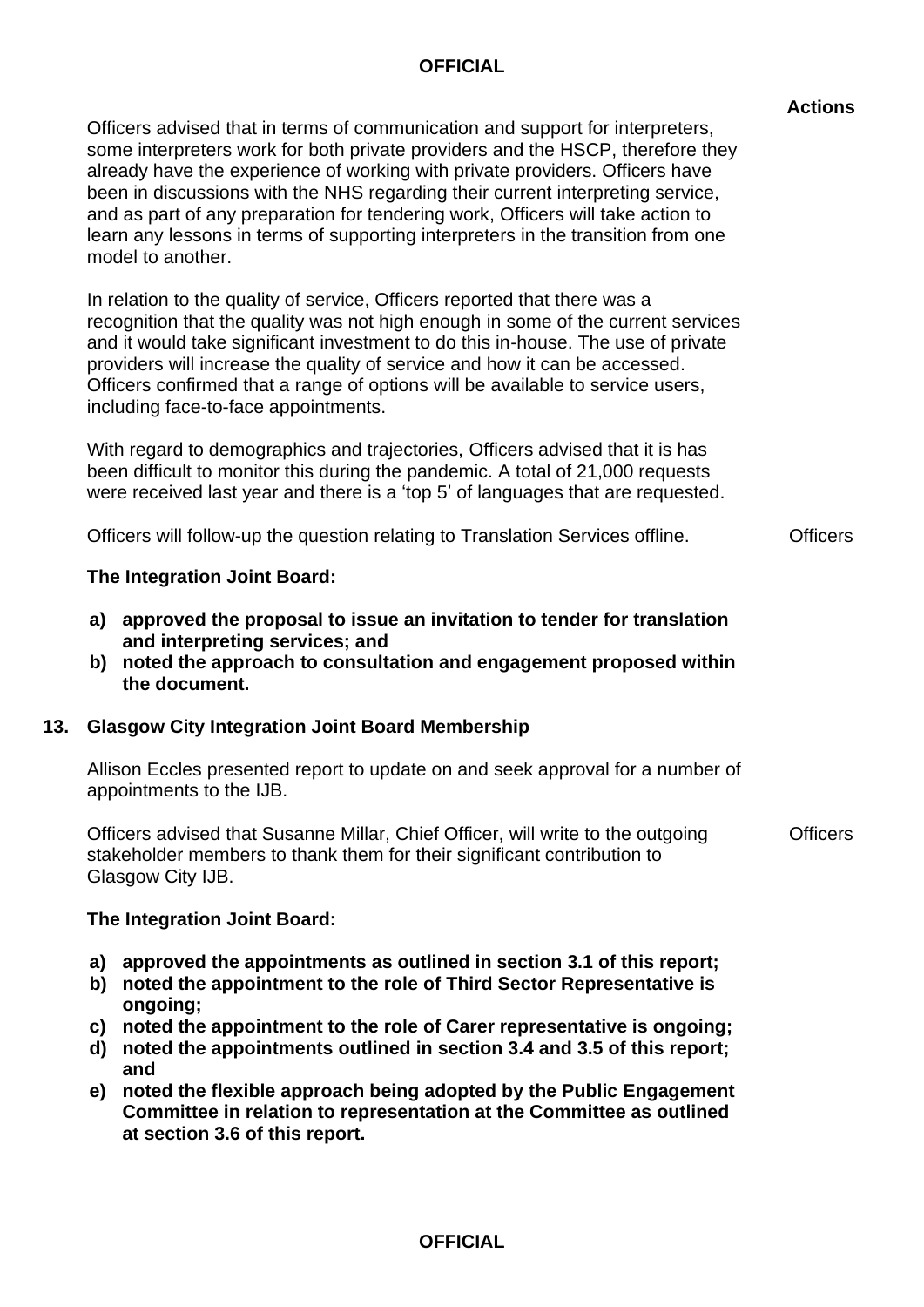## **14. IJB Code of Conduct for Members**

This item was discussed at the beginning of the meeting due to the relevance to Item 1 on the agenda relating to Declarations of Interest.

Allison Eccles presented report to update Members on changes to the Scottish Government's Model Code of Conduct for Devolved Public Bodies and seek approval for the corresponding changes to Glasgow City IJB's Code of Conduct.

Officers highlighted the new provision in relation to the principle of collective decision making where Members would commit to supporting a board decision even if they do not agree with this or have not voted for it. The Standards Commission received feedback from IJBs in relation to this provision and because of this they have advised for IJBs this provision is optional and can opt not to have this in the code. Following feedback on the Code of Conduct from the IJB Development Session there was agreement to omit this provision from the IJB Code of Conduct.

Officers advised that the Declarations of Interest has been significantly revised within the model. The Declarations of Interest form will be revised, and a new form circulated to members to complete and resubmit in due course. The revised code will make it easier for Members to determine when they have a declarable interest. A three-stage consideration approach (connection, interest and participation) has been introduced; therefore, Members will be required to consider their interest, and if there is a connection that could objectively be regarded as having the potential to influence them in their role as a Member, they will require to leave the meeting for the item they have declared an interest in.

**Officers** 

## **The Integration Joint Board:**

- **a) approved the revised Code of Conduct for Glasgow City IJB;**
- **b) will individually review and re-submit declaration of interest forms for publication to the HSCP website; and**
- **c) noted that the revised Code of Conduct will be sent to the Scottish Government for approval.**

## **15. Carer Strategy Update 2022-2025**

Stephen Fitzpatrick presented report to update the IJB on the review of the carer strategy.

## **The Integration Joint Board:**

- **a) noted the completion of the Carer Strategy Review; and**
- **b) noted the 2022-2025 Carer Strategy will be presented to the IJB for approval prior to launch in June 2022.**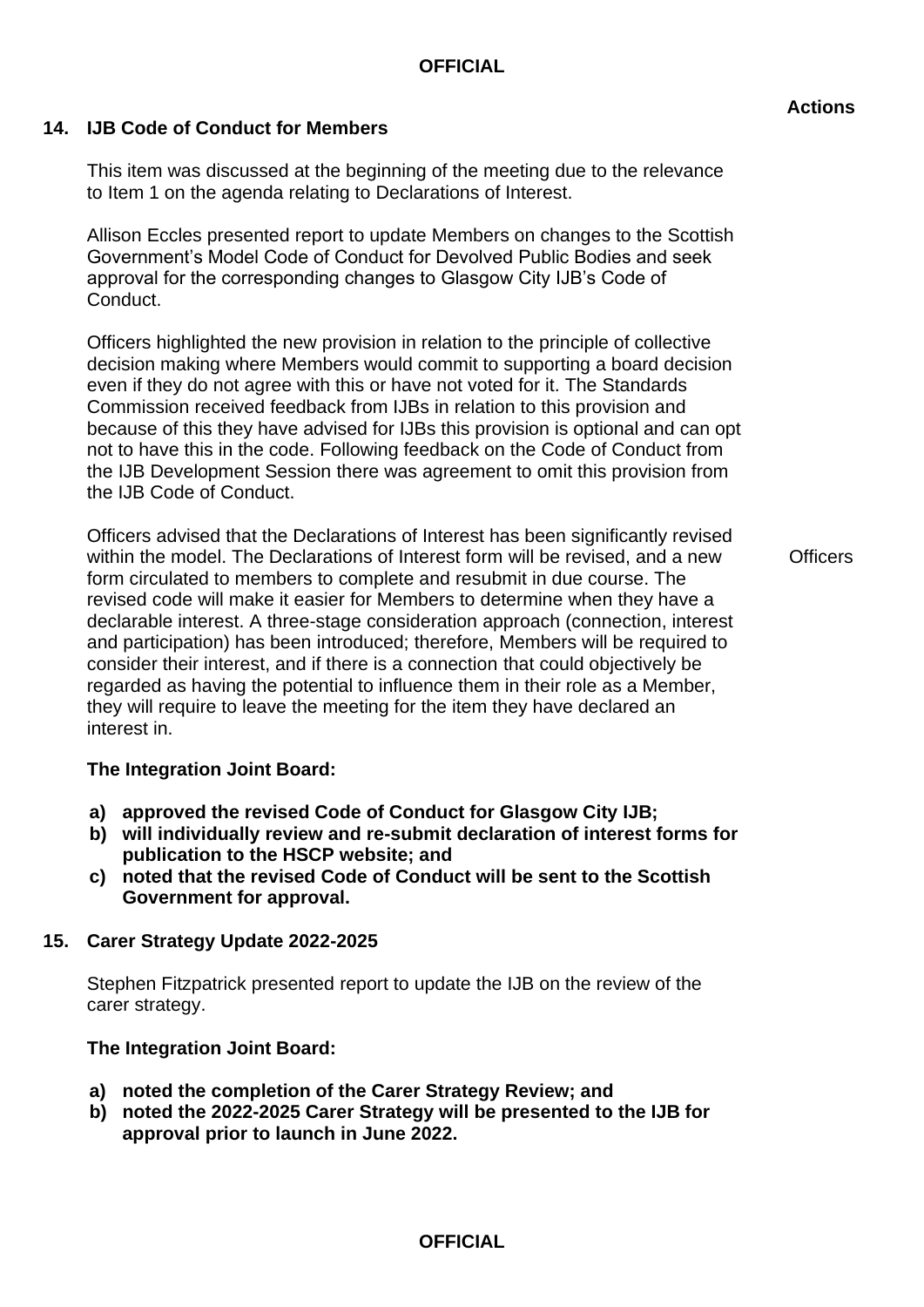## **16. Palliative Care Strategy Update**

Stephen Fitzpatrick presented report to inform of the progress towards the actions set out in the 5 year plan that was adopted by the IJB Performance Scrutiny Committee in February 2018.

#### **The Integration Joint Board:**

**a) noted the progress to date.**

#### **17. West of Scotland Sexual Assault and Rape Service – Update Report on Progress made in Developing a Regional Service**

Jacqueline Kerr presented report to update on developments within the West of Scotland (WoS) Sexual Assault and Rape Centre (SARC) since the previous paper in January 2021. Specifically, to update on the following issues:

- West of Scotland Boards' progress towards realising a service delivery model which will substantially improve local provision and support. Services in both Adults/Adolescents and Children's are proactively working towards the Healthcare Improvement Scotland standards.
- Progress and status of the Test of Change (ToC) for the post of Forensic Nurse Examiner which will test the role of these nurses in completing appropriate Forensic Medical Examinations, relevant documentation processes and effectively providing professional opinion evidence in court to a standard that is accepted by the Lord Advocate.

#### **The Integration Joint Board:**

**a) noted the contents of this report and the efforts of staff across all Boards to secure the considerable progress made.**

#### **18. Draft IJB Property Strategy 2023-2026**

Sharon Wearing presented report which outlines Glasgow City IJB's draft Property Strategy 2023-2026 in support of the delivery of the IJB's Strategic Plan.

#### **The Integration Joint Board:**

- **a) noted the contents of this paper;**
- **b) noted the draft Property Strategy 2023 – 2026 attached at Appendix 1; and**
- **c) noted monitoring and scrutiny of the IJB's Property Strategy will be primarily carried out through an annual update to the IJB Finance, Audit and Scrutiny Committee, with reference to the full IJB where appropriate.**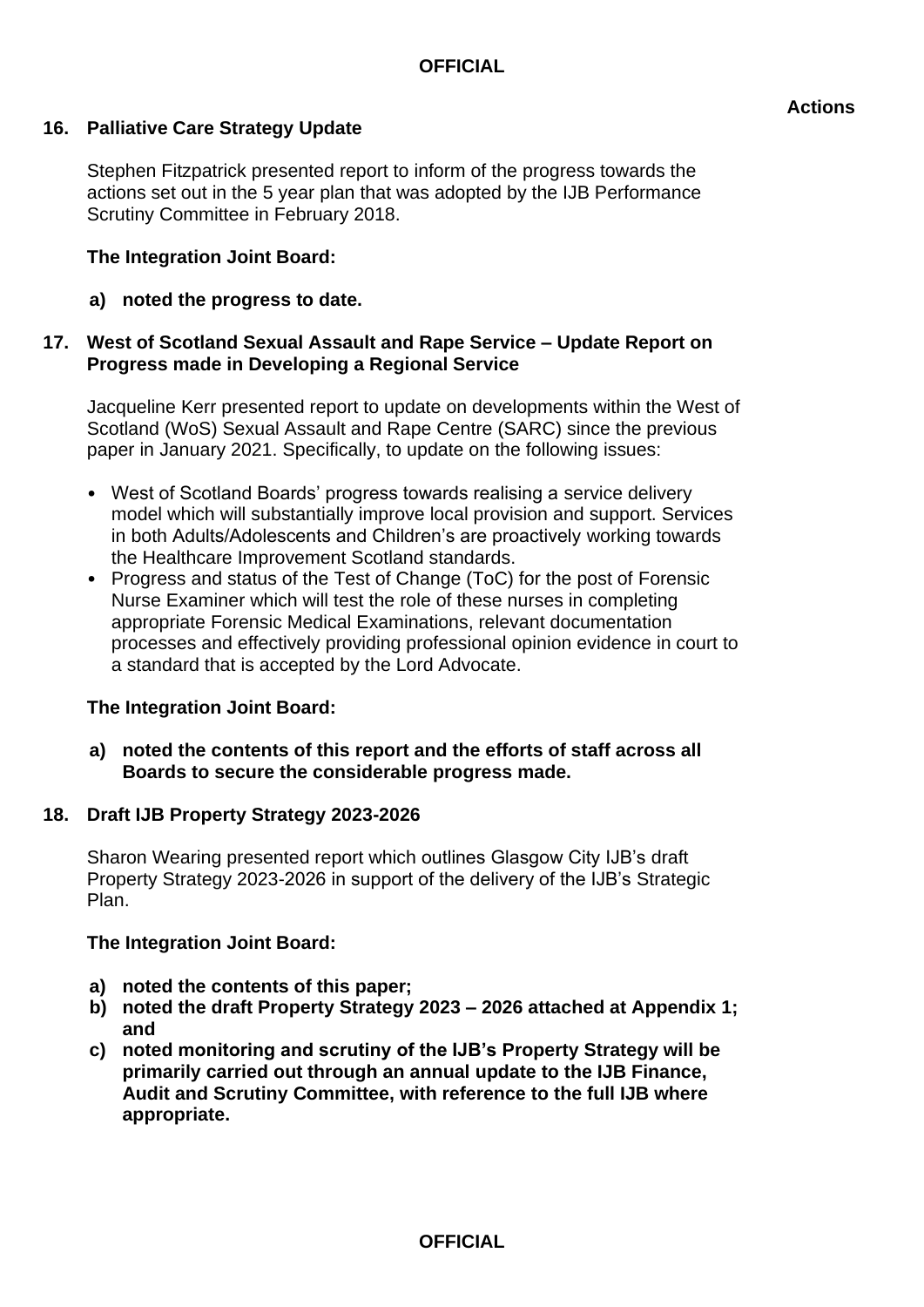#### **19. Homelessness Services: Temporary Homelessness Accommodation Charges for 2022-2023**

Sharon Wearing presented report to inform of the charges proposed to be set for homelessness temporary accommodation for 2022/23.

#### **The Integration Joint Board:**

- **a) noted the proposed average weekly charge for temporary furnished accommodation of £159.83, an increase of 2.5%; and**
- **b) noted the 2.5% proposed increase to hostel rents, being a weekly charge of £364.64 for the Chara Centre, Elder Street, James Mclean, Rodney Street, Maxwell Drive and Portman Street.**

#### **20. Glasgow City Integration Joint Board Future Agenda Items**

Allison Eccles presented to the Integration Joint Board the future agenda items for the IJB in 2022 for information.

#### **21. Mental Health Recovery and Renewal Fund: Phase 2 for Dementia Post-Diagnostic Support**

This report is to update the IJB on the Mental Health Recovery and Renewal Fund Phase 2 for Dementia Post Diagnostic Support (PDS) and note the approval under delegated authority for the proposed spend for 2022/23.

#### **The Integration Joint Board:**

**a) noted the approval by the Chief Officer and Chief Officer Finance and Resources, under delegated authority, of the proposal for 2022/23 spend with the option to extend by a further year if the unspent 2021/22 allocation is approved for carry forward by Scottish Government.**

#### **22. Mental Health Recovery and Renewal Fund: Child and Adolescent Mental Health Service**

The purpose of this paper is to update the IJB on developments regarding the proposals for the planned use of the first and second tranche of the new Scottish Government Mental Health Recovery and Renewal Fund 2021/2022 and 2022/23 specifically in relation to Specialist Children's Services (SCS) CAMHS. This additional report provides amendments to the report approved by the IJB on 1st December 2021, and the IJB is asked to note the approval of these amendments under delegated authority. This additional report is necessary to take account of the funding being confirmed as recurring, consequently enabling the recruitment to occur with permanent rather than temporary posts. This is hugely positive and will significantly assist with the challenging task of recruiting specialist staff for the Glasgow partnership. In addition, further coordination with the neurodevelopment funding from Scottish Government enables the partnership to adopt a more integrated and